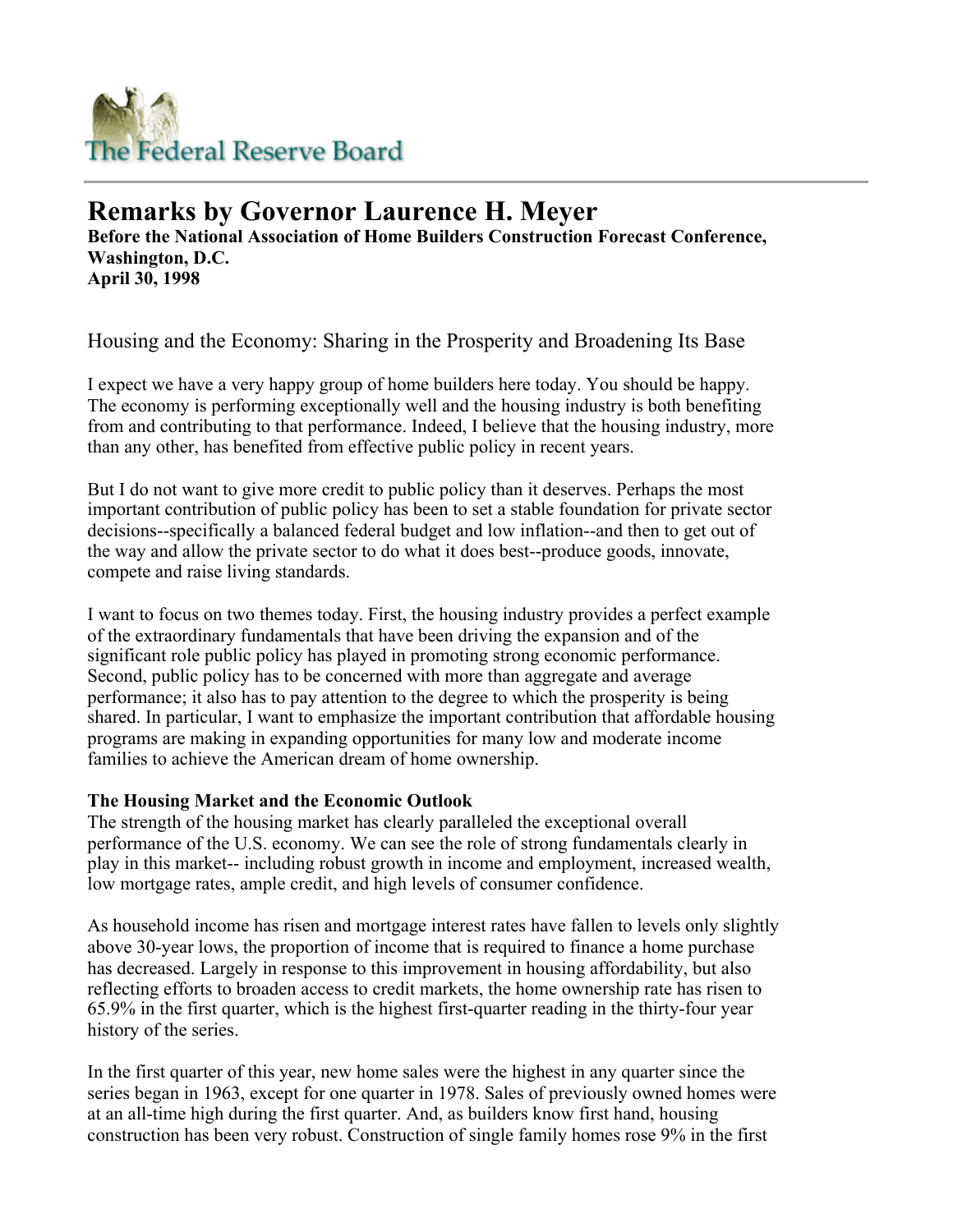quarter to 1.24 million units, the highest quarterly average since late 1993, when mortgage rates were even a bit lower than they have been recently.

As expansions progress, it is not unusual for excesses to develop that increase the vulnerability of the economy to a downturn. These imbalances often include excess demand in labor and product markets that raise inflation, overbuilding in key industries, reductions in margins of safety in financing, reflected in easier underwriting and more aggressive loan pricing, and increased tolerance for or reduced appreciation of risk, resulting in increases in the price of risky assets relative to safe assets.

I do not believe we see much evidence of these developments in the housing industry to date. Increases in house prices have picked up, although only moderately. The price of a new home of consistent quality increased 3.3% on a year over year basis in 1997, exceeding the annual increase in the CPI for the first time since 1993. In the first quarter of this year, the constant-quality home price rose at a 3.9% annual rate. The price of constant-quality existing homes, proxied by an index based on repeat sales, increased a bit more rapidly. In the second half of 1997 they were up nearly 5% from the previous year. And judging from the historically low level of homes for sale relative to sales, builders appear to have been exercising considerable restraint with regard to their inventory, perhaps in an effort to avoid repeating past episodes of overbuilding.

To the extent that growth slows in coming quarters, as projected in consensus forecasts, some moderation is likely in the pace of housing starts and the slowing trend is likely to continue into 1999.

Just as it is useful to keep in mind a concept of long-run productive capacity and trend growth in evaluating the outlook for the overall economy, it is helpful to consider a similar concept for the housing industry. The relevant concept for housing might be the demographically justified increase in housing starts. In the long run, abstracting from cyclical swings in income growth and interest rates, housing starts track household formations and hence demographic trends. We have to allow as well for changes in the inventory of unsold homes and estimate the residual effect on housing demand of factors such as purchases of second homes, demolitions and casualty losses, and net conversions of units between the housing stock and nonresidential structures. The sum of these factors indicates the number of newly produced housing units, including both single and multifamily starts and mobile home shipments, justified by demographics and other long-run determinants of demand. Converting this to housing starts--by eliminating the projected trend rate of mobile home shipments--this cyclically neutral estimate for housing starts is in the vicinity of 1.4 million units per year.

While all the component parts of this estimate are subject to some uncertainty, the process is a useful one. It reminds us, and you, that housing production today is likely above the rate consistent with the underlying demographic trend. There is nothing very unusual or alarming about this, given that housing is a very cyclically sensitive industry and that abovetrend growth has been very supportive of housing demand. But it does alert you to the prospect that housing starts are likely to be on a downward trend over the next couple of years, once growth slows toward trend, consistent with the NAHB forecast.

I noted earlier that the housing industry has benefited, perhaps more than any other single industry, from recent monetary and fiscal policies. To the extent that monetary and fiscal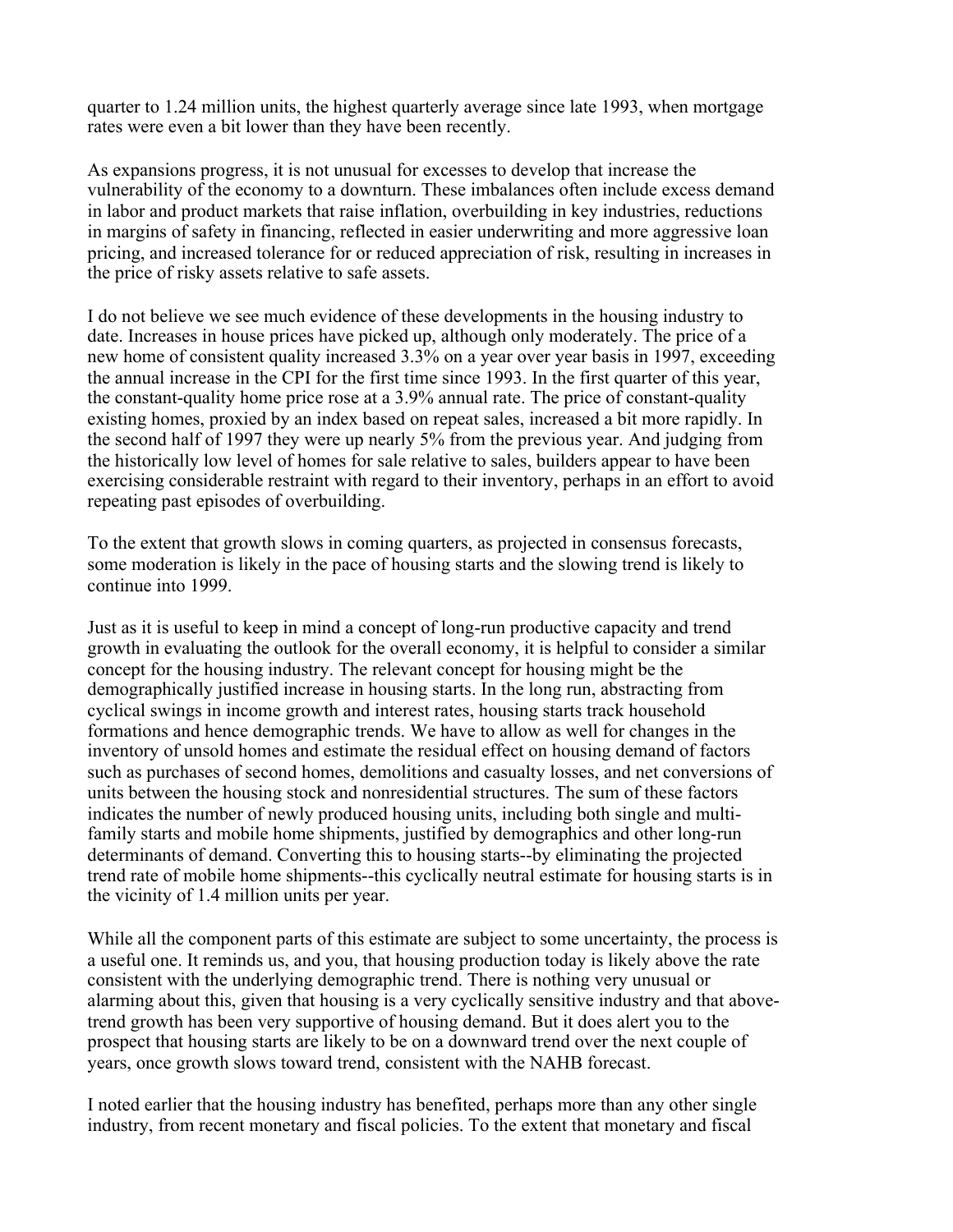policies have contributed to the persistent strength in income and employment growth and increases in equity prices, housing benefits like all other sectors. But housing has likely benefited especially from the policy choices that have been made in recent years. Success in balancing the federal budget has reduced the competition of the federal government with the private sector for funds, thereby lowering real interest rates relative to what otherwise would have prevailed, and encouraging increases in investment, including investment in housing.

Monetary policy, by contributing to price stability, has fostered low nominal interest rates by reducing the inflation premium implicit in nominal rates. Because nominal interest rates matter directly for housing affordability, lower inflation may have a disproportionately large benefit to housing. As a result of both the fiscal and monetary policy contributions, the nominal rate on fixed-rate mortgages has, as I noted earlier, moved to near the lowest level over the past 30 years.

## **Broadening the Access to Home Ownership: Sharing Prosperity and Insuring Opportunity**

Monetary and fiscal policies have not been the only public policies that have benefited the housing industry in recent years. Housing has also benefited from the broadening of access to mortgage financing and homeownership through affordable housing programs. This brings me to my second theme for today--the importance of affordable housing in the market mix and the opportunities it provides both to consumers and to you as homebuilders.

I have often noted that there are limits to what monetary policy can do. If we are clever, we can promote full employment and price stability, the two broad macroeconomic objectives Congress has mandated for the Federal Reserve. But even when times are good--when aggregate and average economic performance is excellent--as is certainly the case today, there remain nagging social problems. Partly, these reflect the reality that significant parts of our population are simply not sharing fully in the overall prosperity of the times. But these problems also reflect the reality that some parts of our population, especially those with low and moderate incomes, may need a little extra help to be able to participate more broadly in the American dream, including home ownership.

Providing extra help is not necessarily charity or giveaways, but it may involve some innovative ways of doing business in building, financing, and marketing. Properly organized and executed, a focus on affordable housing can be profitable business that is responsive to a legitimate market need and, in fact, to a significant segment of the market potential.

It may surprise some that the Federal Reserve has a strong interest in the promotion of affordable housing programs. When most people think of the Federal Reserve, they naturally think of monetary policy and the Fed's macroeconomic responsibilities. This is, after all, at the heart of what central banks do. But Congress, for a variety of reasons, has given the Federal Reserve wide-ranging responsibilities in bank regulation and supervision and in consumer and community affairs. I am very directly involved in many issues affecting affordable housing as Chairman of the Board's committee that oversees the Board's consumer and community affairs' activities.

Congress decided that it would be useful for the Federal Reserve not only to be sensitive to such issues, but also to contribute to their solution. The Federal Reserve plays a role in supporting affordable housing in a variety of ways. For example, the Federal Reserve assesses state member banks' Community Reinvestment Act performance and monitors their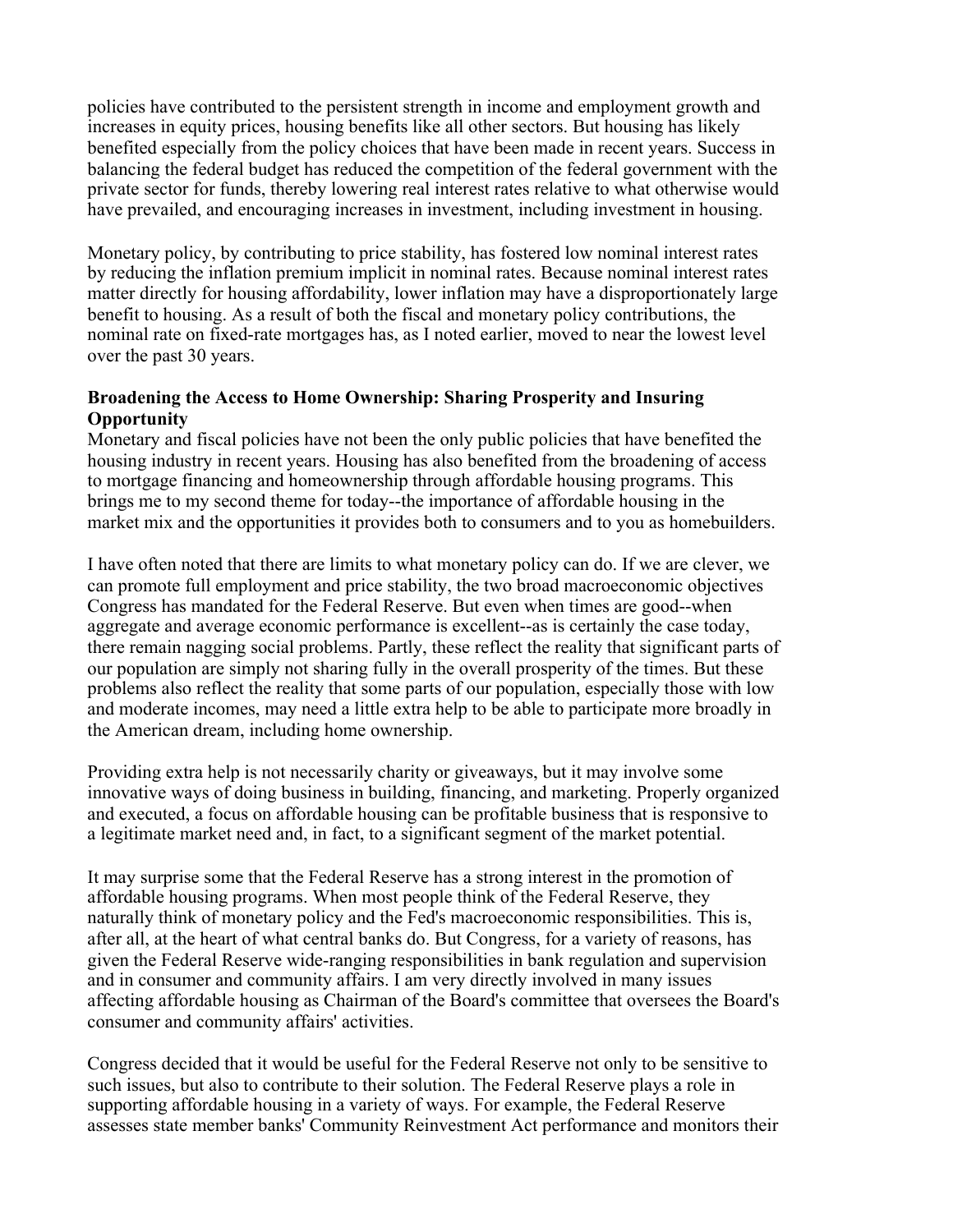compliance with fair lending laws to ensure the equitable treatment of all applicants. The encouragement and incentives provided by CRA have, in my judgment, contributed to the expanded participation of depository institutions in affordable housing. In addition, principally through the community affairs programs at each of the twelve Federal Reserve Banks, the Federal Reserve has supplemented its bank supervision role with an expansive program of educational and informational activities designed to help banks and their communities understand the needs and potential of community development partnerships, including those for affordable housing. The Reserve Banks often play an important role in forming and supporting multi-bank community development lending organizations. Another example is the major initiative by six of the Reserve Banks to help identify and address barriers to equal access to credit in the home buying process. This program brought together key participants in the home buying process, such as Realtors, appraisers, property insurers, and lenders, along with community representatives, to discuss problems affecting minority and lower-income home buyers, and to help forge solutions.

It's important to note, however, that the Federal Reserve's activities are part of a larger picture in which public policy helps promote private sector participation in the affordable housing industry. Unlike the past, when public sector participation was dominated by large government funding programs, public policy plays an important role in this process in several more effective ways. Through the Community Reinvestment Act, it reminds depository institutions of their responsibility to meet the convenience and need of their local communities, including the low- and moderate-income neighborhoods. This Act mandates that depository institutions take affirmative actions to meet these needs. This has resulted not only in increased commitment of lending funds, but also in innovations in marketing and financing practices that have greatly benefited low- and moderate-income consumers and communities. Another important factor is that public policy now leaves key decisions in the hands of local communities, which makes private sector participation easier and more effective. Finally, public policy now encourages the leveraging of important, though limited, public funds with private dollars, and provides encouragement for active private sector participation in the process.

The results have been remarkable. In recent years mortgage originators, secondary mortgage market institutions (Fannie Mae and Freddie Mac, in particular) and private mortgage insurance companies have initiated a wide variety of affordable home loan programs intended to benefit low- and moderate-income households and neighborhoods. Affordable home loan programs generally involve four important components: targeted groups, special marketing, the application of flexible underwriting standards, and the use of risk mitigation techniques. These programs supplement and often build upon a variety of long-standing government programs, particularly those of the FHA and state and local housing authorities.

In many cases, the success of these programs has been fostered by the development of public-private partnerships. These partnerships usually involve local community nonprofit groups, federal and often state and local government funding, and lending institutions. In many cases, private sector participation goes well beyond lending institutions and includes builders, realtors, insurance companies and other businesses. They know that affordable home ownership programs are not only good business, they also help strengthen neighborhoods and communities.

Public funds are used, for example, to make the loans more affordable to the targeted groups by blending down the interest rates or by lowering downpayments, while allowing lending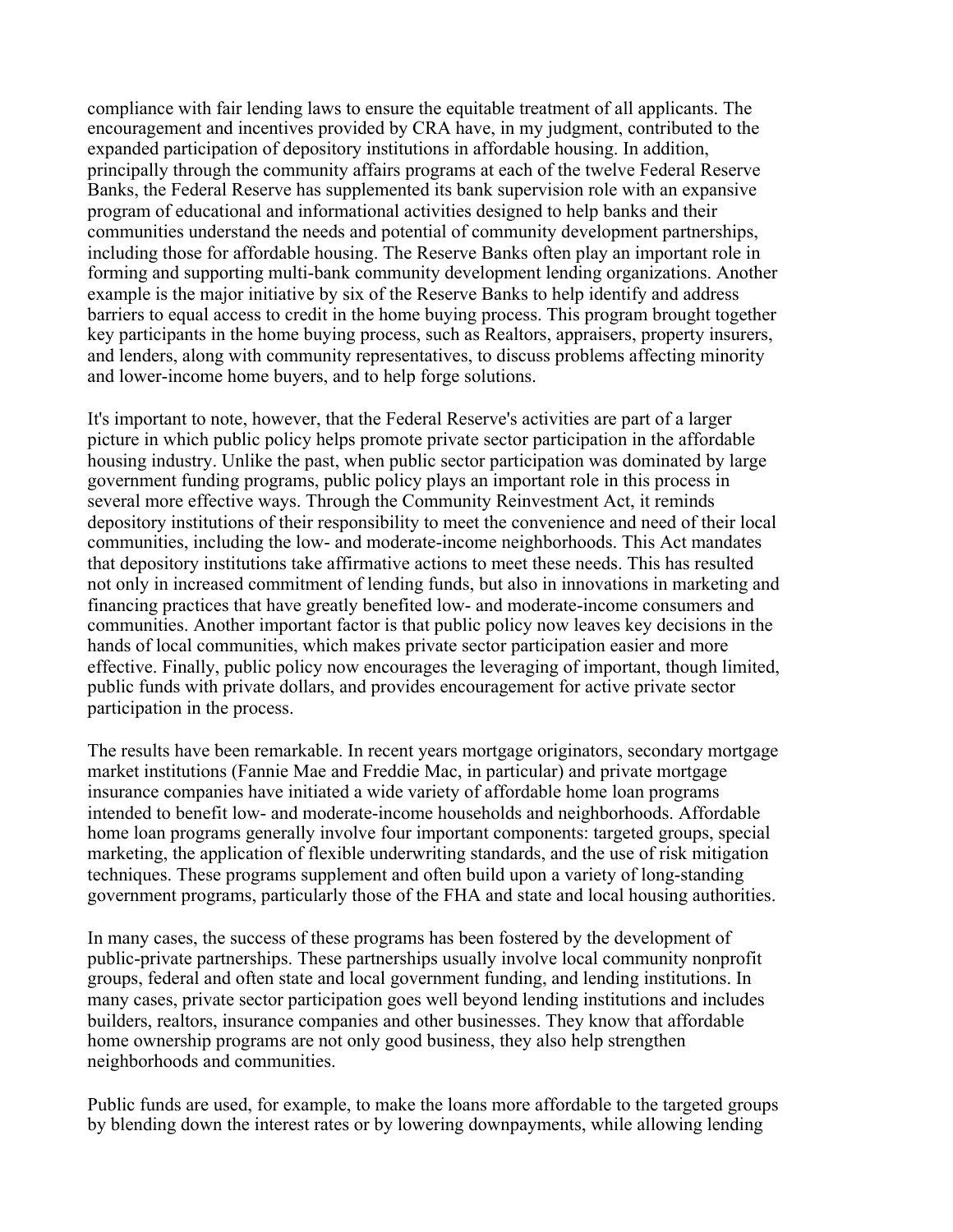institutions to obtain market or near-market rates on their loans. The result of this leveraging of public funds with private funds multiplies the social rate of return on a modest commitment of public funds.

Community non-profit organizations play a very important role, side-by-side with lending institutions, in affordable housing programs. I have first-hand experience with this process through my participation on the Board of Directors of the Neighborhood Reinvestment Corporation. The Neighborhood Reinvestment Corporation was established by Congress in 1978 to help revitalize our low-income communities around the nation and make housing more affordable in these communities. The heart of this process has become the national NeighborWorks network, which now comprises 181 community-based nonprofit organizations providing a broad array of services in more than 560 communities around the country. These groups--many known to you as "Neighborhood Housing Services"--work to promote home ownership, reclaim abandoned and distressed properties, and help stabilize economically distressed neighborhoods and rural communities. With the backing of Congress, Neighborhood Reinvestment supports this national network with training programs, technical assistance, access to a secondary market for affordable housing loans, and funding.

The last day of 1997 marked the end of a 60-month NeighborWorks Campaign for Home Ownership. The campaign initially set out with a goal of producing 10,000 new homeowners and providing \$650 million in investment. In fact, the program delivered 16,000 new home owners and a total investment of 1.1 billion dollars. Ninety-five percent of those buying homes were first-time buyers; 60% were minorities; and 42% were women. We hear so often of government programs that are poorly designed, inefficiently implemented and ineffective in achieving their goals. While I admit to being somewhat biased, I believe that affordable housing programs have been very successful in delivering stability for families and hope for communities.

Next week I will be in Chicago, with other members of Neighborhood Reinvestment's Board of Directors, to kick-off a second NeighborWorks Campaign for Home Ownership. We will announce new ambitious goals and introduce some of our private-sector partners who will work with our network of community-based nonprofits, lending institutions and other private sector players to build upon our past success and further increase the opportunities provided to low- and moderate-income families and underserved populations around the country. I and the other members of the Board of Neighborhood Reinvestment will be devoting considerable energy to this effort over the coming years.

The bottom line is that the new affordable housing team produces in communities throughout the country. It produces smart design and construction techniques, affordable financing, reasonable insurance, and provision of a host of technical assistance and homebuyer counseling. It's a good team to play on and, in fact, home builders around the country have been important players on this team. Let me give you just a couple of examples.

In Laredo Texas, Armadillo Homes (a member of NAHB) is developing a subdivision. It provides seven homes in that subdivision every year--at cost--to Laredo-Webb Neighborhood Housing Services.

Neighborhood Housing Services of Pueblo, Colorado is building a subdivision called Liberty Gardens. A local development company, Ridge Development Corporation (also a